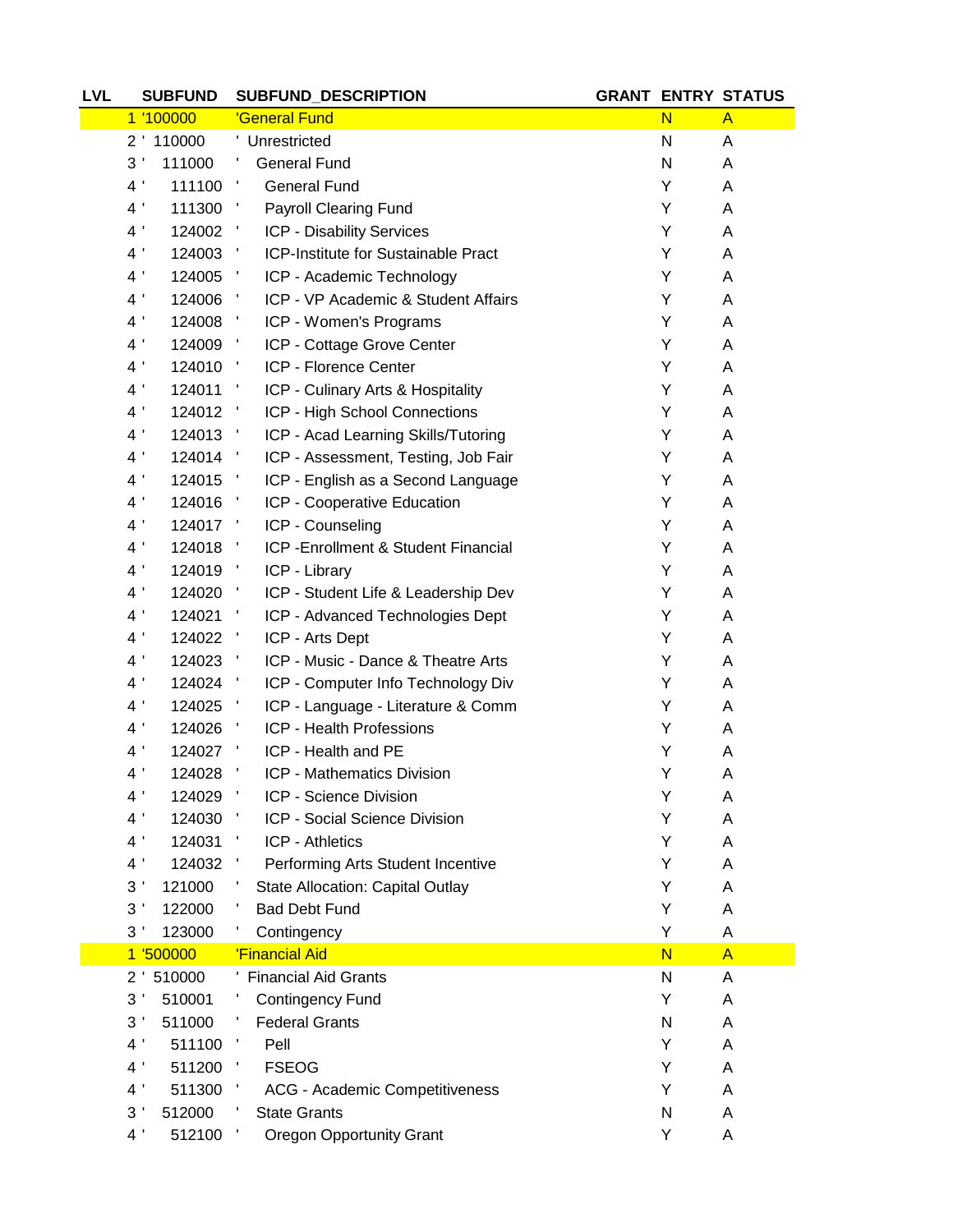| 4 <sup>1</sup>                   | 512400             | OR NATIONAL GUARD                                                     | Υ                    | A            |
|----------------------------------|--------------------|-----------------------------------------------------------------------|----------------------|--------------|
| 4 <sup>1</sup>                   | 513100             | Oregon Promise Grant                                                  | Υ                    | A            |
| $\overline{2}$                   | 520000             | ' Financial Aid Loans                                                 | $\mathsf{N}$         | A            |
| 3                                | 521000             | <b>Federal Loans</b>                                                  | N                    | A            |
| 4 <sup>1</sup>                   | 521100             | Perkins Loan                                                          | Υ                    | A            |
| 4 <sup>1</sup>                   | 521200             | Direct Loan                                                           | Υ                    | A            |
| J<br>3                           | 522000             | Other Loans                                                           | $\mathsf{N}$         | A            |
| $4^{\prime}$                     | 522100             | Alternative Loan Program                                              | Υ                    | A            |
| $\overline{c}$                   | 530000             | <b>Financial Aid Work</b>                                             | N                    | A            |
| 3                                | 531000             | Fin Aid Federal Work                                                  | N                    | A            |
| 4 <sup>1</sup>                   | 531100             | <b>Federal Work Study</b>                                             | Y                    | A            |
| 3                                | 532000             | Fin Aid Institutional Work                                            | $\mathsf{N}$         | A            |
| 4 <sup>1</sup>                   | 532100             | <b>CF Perkins Admin</b>                                               | Y                    | A            |
| $\overline{c}$                   | 540000             | Scholarships                                                          | ${\sf N}$            | A            |
| 3                                | 541000             | Institutional Scholarships                                            | N                    | A            |
| 4 <sup>1</sup>                   | 541100             | <b>General Fund Scholarships</b>                                      | Υ                    | A            |
| 4 <sup>1</sup>                   | 541200             | <b>Foundation Scholarships</b>                                        | Υ                    | A            |
| 4 <sup>1</sup>                   | 541300             | Reserve for Potential Liability                                       | Υ                    | Α            |
| 4 <sup>1</sup>                   | 541400             | Financial Aid Refund/Repayment                                        | Υ                    | A            |
| 4 <sup>1</sup>                   | 541500             | <b>Emergency Student Loan Fund</b>                                    | Υ                    | A            |
| 4 <sup>1</sup>                   | 541600             | Women's Programs                                                      | Υ                    | A            |
| $4^{\prime}$                     | 541700             | Financial Aid Emergency Loan                                          | Υ                    | A            |
| 4 <sup>1</sup>                   | 541800             | <b>Financial Aid Child Care</b>                                       | Υ                    | A            |
| 3                                | 542000             | <b>Outside Scholarships</b>                                           | $\mathsf{N}$         | A            |
| 4 <sup>1</sup>                   | 542100             | <b>OSAC Scholarships</b>                                              | Υ                    | A            |
| 4 <sup>1</sup>                   | 542200             | <b>Private Scholarships</b>                                           | Υ                    | A            |
| 4<br>J                           | 542300             | SDS - Nursing                                                         | Υ                    | A            |
| Ť<br>4                           | 542350             | SDS - ARRA - Nursing                                                  | Υ                    | Α            |
| 4 <sup>1</sup>                   | 542400             | Chapter 33 Veteran's Benefits                                         | Υ                    | A            |
| $\overline{c}$                   | 550000             | Job Location & Development                                            | N                    | Α            |
| 3                                | 551000             | Job Location & Development                                            | Υ                    | A            |
|                                  | 1 '800000          | 'Special Revenue Grants & Contracts                                   | N                    | $\mathsf{A}$ |
|                                  | 2 '810000          | ' Federal Direct                                                      | N                    | A            |
| 3 <sup>1</sup>                   | 810001             | Accruals/Deferrals-Federal Direct                                     | Υ                    | A            |
| 3'                               | 810002             | <b>CPB-Interest-Balance</b>                                           | Υ                    | A            |
| 3'                               | 811260             | <b>BVP 8-19</b>                                                       | 811260 N             | A            |
| 4 <sup>1</sup>                   | 811261             | <b>BVP 8-19</b>                                                       | 811260 Y             | A            |
| 3 <sup>1</sup><br>4 <sup>1</sup> | 811270             | NSF: ILEED 6-20                                                       | 811270 N             | A            |
| 3 <sup>1</sup>                   | 811271 '<br>811410 | NSF: ILEED 6-20<br>CPB/CSG 9-19                                       | 811270 Y<br>811410 N | A            |
| 4 <sup>1</sup>                   |                    |                                                                       |                      | A            |
| 4 <sup>1</sup>                   | 811411<br>811412 ' | CPB/CSG 9-19 - Restricted<br><u>м.</u><br>CPB/CSG 9-19 - Unrestricted | 811410 Y<br>811410 Y | A<br>A       |
| 4 <sup>1</sup>                   | 811431             | SBA/OSBDCN 12-18                                                      | 811430 Y             | A            |
| 3 <sup>1</sup>                   | 811450             | NSF: Water-I 6-21                                                     | 811450 N             | A            |
| 4 <sup>1</sup>                   | 811451             | NSF: Water-I 6-21<br>л.                                               | 811450 Y             | A            |
| 3 <sup>1</sup>                   | 811460             | TRIO SSS 8-19 (Yr 3 of 5)                                             | 811460 N             | A            |
| 4 <sup>1</sup>                   | 811461             | TRIO SSS 8-19 (Yr 3 of 5)                                             | 811460 Y             | Α            |
|                                  |                    |                                                                       |                      |              |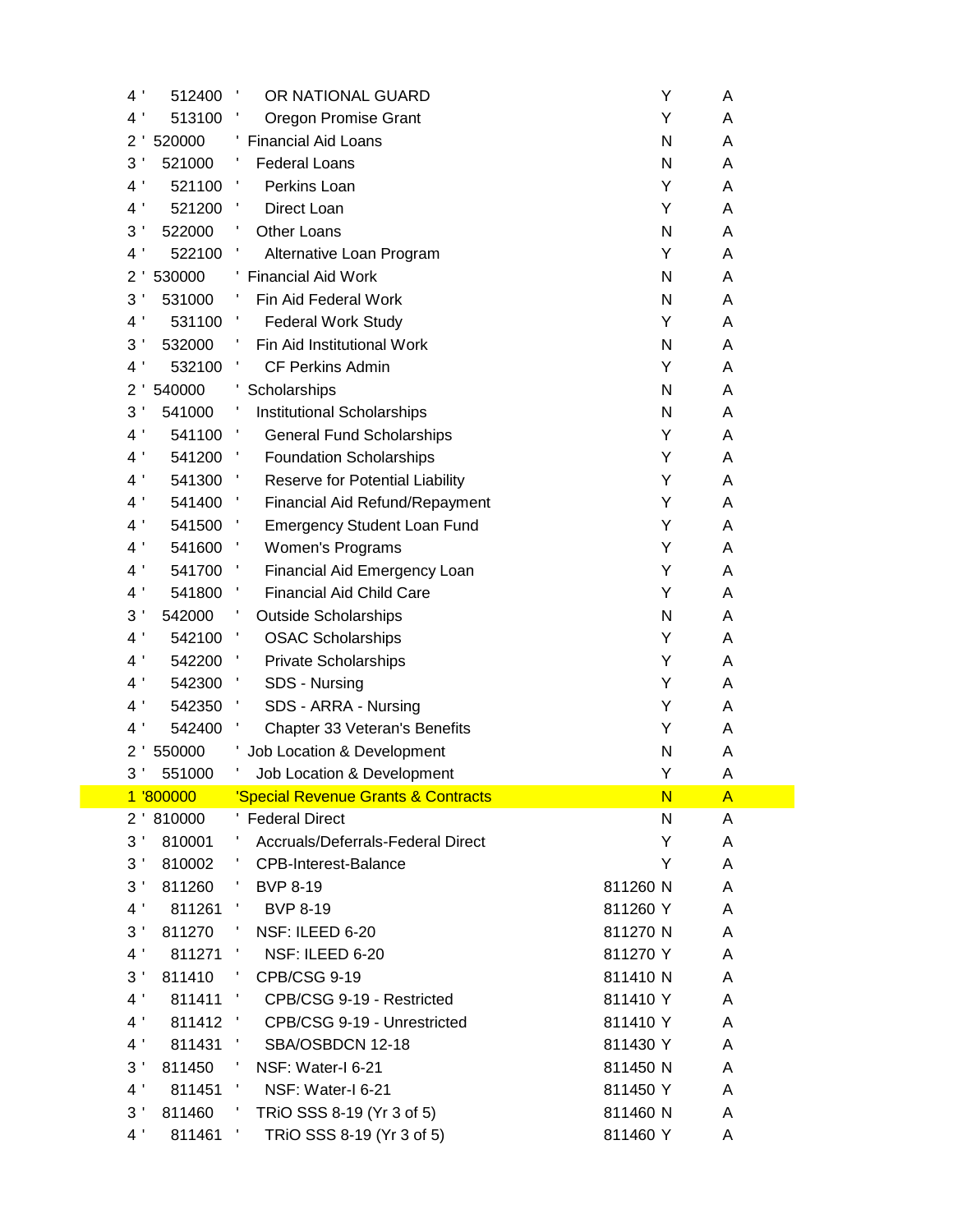| 3 <sup>′</sup>     | 811470    | TRIO STEM 8-19 (Yr 4 of 5)<br>÷,                          | 811470 N | A |
|--------------------|-----------|-----------------------------------------------------------|----------|---|
| 4'                 | 811471    | TRIO STEM 8-19 (Yr 4 of 5)<br>$\mathcal{L}$               | 811470 Y | A |
| 3 <sup>1</sup>     | 811480    | CCAMPIS/CAL 9-19 (Yr 2 OF 4)<br>- 1                       | 811480 N | Α |
| 4 <sup>1</sup>     | 811481    | CCAMPIS/CAL 9-19 (Yr 2 OF 4)<br>- 1                       | 811480 Y | A |
| 4 <sup>1</sup>     | 811482    | CCAMPIS/CAL 9-19 (Yr 2 OF 4)                              | 811480 Y | A |
| $3\,$ '            | 811500    | Ť,<br>SBA/OSBDCN Portable Assistance 9-19                 | 811500 N | A |
| 4 <sup>1</sup>     | 811501    | SBA/OSBDCN Portable Assistance 9-19<br>- 5                | 811500 Y | Α |
| 3 <sup>1</sup>     | 811510    | $\sim$ 1 $\,$<br><b>CPB/CSG 9-20</b>                      | 811510 N | A |
| 4 <sup>1</sup>     | 811511 '  | CPB/CSG 9-20 - Restricted                                 | 811510 Y | A |
| 4 <sup>1</sup>     | 811512 '  | CPB/CSG 9-20 - Unrestricted                               | 811510 Y | A |
| $3\,$ '            | 811520    | $\mathcal{A}$<br>SBA/OSBDCN 12-19                         | 811520 N | A |
| 4 <sup>1</sup>     | 811521 '  | SBA/OSBDCN 12-19                                          | 811520 Y | A |
| 3 <sup>1</sup>     | 811530    | $\sim$ 1.<br><b>HRSA 3-20</b>                             | 811530 N | A |
| $4$ '              | 811531 '  | <b>HRSA 3-20</b>                                          | 811530 Y | A |
| $3\,$ '            | 811540    | SCP 6-20 (Yr 1 of 3)<br>$\mathcal{F}_{\mathcal{G}}$       | 811540 N | A |
| 4 <sup>1</sup>     | 811541 '  | SCP 6-20 (Yr 1 of 3)                                      | 811540 Y | A |
| 4 <sup>1</sup>     | 811542 '  | SCP 6-20 (Yr 1 of 3)                                      | 811540 Y | A |
| 4 <sup>1</sup>     | 811543 '  | SCP 6-20 (Yr 1 of 3)                                      | 811540 Y | A |
| 4 <sup>1</sup>     | 811545 '  | SCP 6-20 (Yr 1 of 3) NonFed Vol Exp                       | 811540 Y | Α |
| 3 <sup>1</sup>     | 811550    | Title III CAREERS 9-20<br>- 1                             | 811550 N | A |
| 4 <sup>1</sup>     | 811551 '  | Title III CAREERS 9-20                                    | 811550 Y | A |
| 3 <sup>1</sup>     | 811560    | TRIO SSS 8-20 (Yr 4 of 5)<br>$\mathcal{I}_\mathcal{I}$    | 811560 N | A |
| 4 <sup>1</sup>     | 811561    | $\mathcal{L}_{\mathcal{A}}$<br>TRIO SSS 8-20 (Yr 4 of 5)  | 811560 Y | A |
| 3 <sup>1</sup>     | 811570    | TRIO STEM 8-20 (Yr 5 of 5)                                | 811570 N | A |
| 4 <sup>1</sup>     | 811571    | TRIO STEM 8-20 (Yr 5 of 5)<br>$\mathcal{L}_{\mathcal{A}}$ | 811570 Y | A |
| 3 <sup>1</sup>     | 811580    | CCAMPIS/CAL 9-20 (Yr 3 of 4)<br>÷,                        | 811580 N | Α |
| 4 <sup>1</sup>     | 811581 '  | CCAMPIS/CAL 9-20 (Yr 3 of 4)                              | 811580 Y | A |
| 4 <sup>1</sup>     | 811582 '  | CCAMPIS/CAL 9-20 (Yr 3 of 4)                              | 811580 Y | A |
| 3 <sup>1</sup>     | 811590    | SBA/OSBDCN Portable 9/20<br>$\mathcal{F}_{\mathcal{A}}$   | 811590 N | Α |
| 4 <sup>1</sup>     | 811591 '  | SBA/OSBDCN Portable 9/20                                  | 811590 Y | A |
|                    | 2 '820000 | ' Federal 100% Pass-Thru                                  | N        | Α |
| 3 <sup>1</sup>     | 820001    | Accruals/Deferrals-Fed 100% Pass Th                       | Y        | A |
| $3\,$ '            | 822460    | CREATE 6-20                                               | 822460 N | A |
| 4 <sup>1</sup>     | 822461    | CREATE 6-20                                               | 822460 Y | A |
| $3\,$ '            | 822480    | Perkins Basic 9-18                                        | 822480 N | A |
| 4 <sup>1</sup>     | 822483    | Perkins Basic 9-18 Peer Review Supp                       | 822480 Y | A |
| $3\,$ '            | 822530    | Perkins Reserve Fund 7-19                                 | 822530 N | A |
| 4 <sup>1</sup>     | 822531    | Perkins Reserve Fund 7-19                                 | 822530 Y | A |
| 3 <sup>′</sup>     | 822570    | Teacher's College 9-20                                    | 822570 N | A |
| $\,$ 4 $^{\prime}$ | 822571    | Teacher's College 9-20                                    | 822570 Y | A |
| 3 <sup>′</sup>     | 822580    | Learning Standards Trainers 6-20                          | 822580 N | A |
| $4$ '              | 822581    | Learning Standards Trainers 6-20                          | 822580 Y | A |
| 3 <sup>1</sup>     | 822590    | Perkins 9-19                                              | 822590 N | A |
| 4 <sup>1</sup>     | 822591    | Perkins 9-19<br>Ť.                                        | 822590 Y | A |
| 4 <sup>1</sup>     | 822592    | Perkins 9-19 Ind<br>Ť.                                    | 822590 Y | A |
| 3 <sup>′</sup>     | 822650    | Lane SBDC SBA 12-19                                       | 822650 N | A |
| 4 <sup>1</sup>     | 822651    | Lane SBDC SBA 12-19                                       | 822650 Y | A |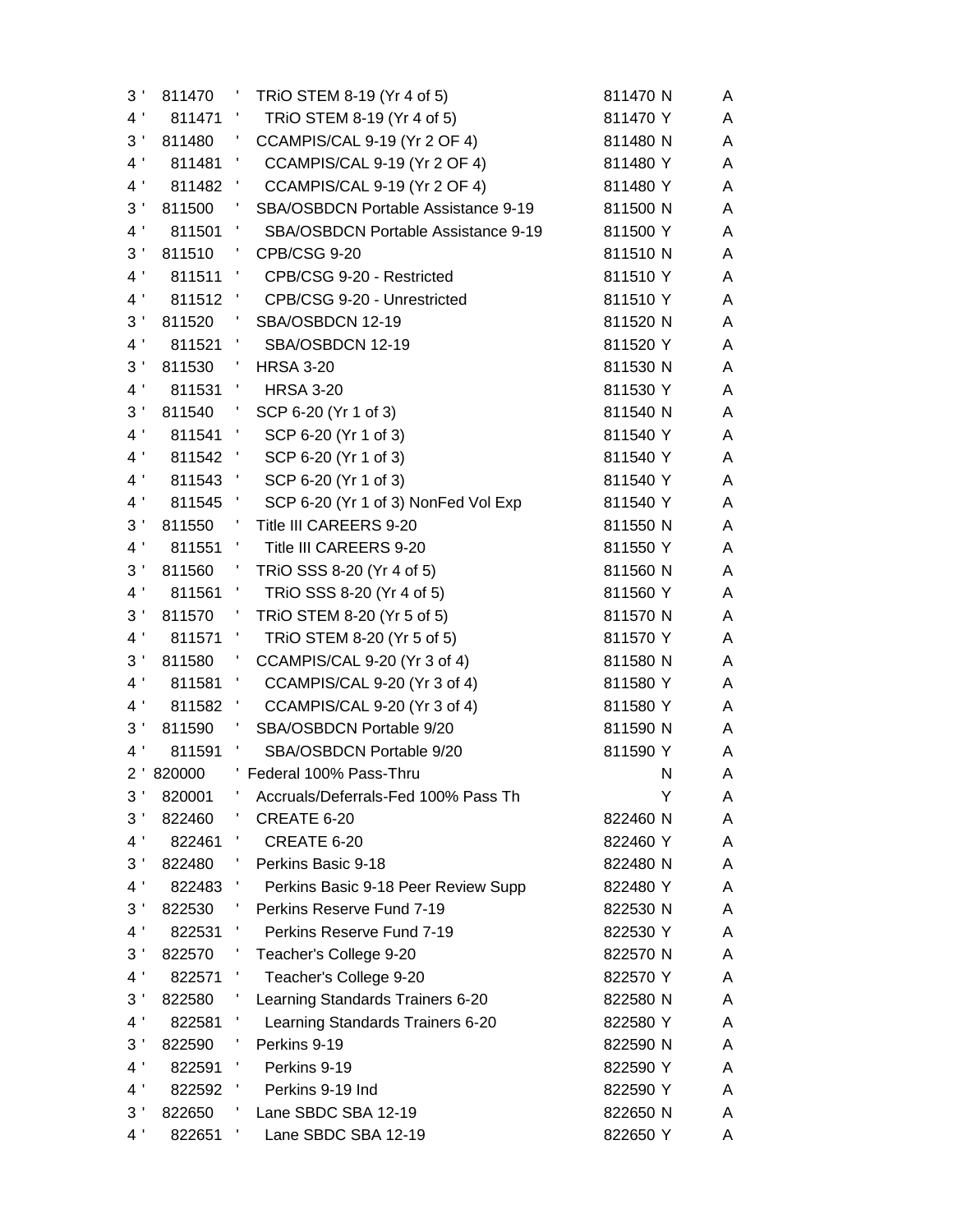| 3 <sup>1</sup> | 822660 | Perkins Basic 09-20<br>J.                                | 822660 N | A |
|----------------|--------|----------------------------------------------------------|----------|---|
| 4 <sup>1</sup> | 822661 | Perkins Basic 09-20<br>- 1                               | 822660 Y | A |
| 4 <sup>1</sup> | 822662 | - 11<br>Perkins Basic 09-20 Indirect                     | 822660 Y | Α |
| 3 <sup>1</sup> | 822670 | ODE ELD CCR&R 06-21                                      | 822670 N | A |
| 4 <sup>1</sup> | 822671 | ODE ELD CCR&R 06-21                                      | 822670 Y | A |
| 4 <sup>1</sup> | 822672 | ODE ELDCCR&R 06-21 GF<br>и,                              | 822670 Y | A |
| $4$ '          | 822673 | ODE ELDCCR&R 06-21 CCDF<br>$\mathcal{A}$                 | 822670 Y | A |
| 3 <sup>1</sup> | 822680 | $\overline{\phantom{a}}$<br>AACC ECA Initiative 2-22     | 822680 N | Α |
| $4$ '          | 822681 | <b>AACC ECA Initiative 2-22</b><br>J.                    | 822680 Y | A |
| 3 <sup>1</sup> | 822690 | Perkins Reserve Fund 7-20                                | 822690 N | A |
| 4 <sup>1</sup> | 822691 | $\mathcal{A}_{\mathcal{A}}$<br>Perkins Reserve Fund 7-20 | 822690 Y | A |
| $3$ '          | 822700 | Title II WIOA: AE & Family Lit 6-20                      | 822700 N | Α |
| 4 <sup>1</sup> | 822701 | $\mathcal{A}$<br>Title II WIOA: Corrections 6-20         | 822700 Y | A |
| 4 <sup>1</sup> | 822702 | Title II Sec231: Comprehensive 6-20                      | 822700 Y | A |
| 4 <sup>1</sup> | 822703 | - 1<br>Title II Sec231: Accountabilty 6-20               | 822700 Y | A |
| 4 <sup>1</sup> | 822704 | $\mathcal{A}$<br>Title II Sec231: Prog Imp 6-20          | 822700 Y | A |
| 4 <sup>1</sup> | 822705 | Title II Sec243: IELCE 6-20                              | 822700 Y | A |
| 2'             | 830000 | ' Federal Mixed Pass-Thru                                | N        | A |
| 3'             | 830001 | Accruals/Deferrals-Fed Mixed Pass T                      | Y        | A |
| $2^{\prime}$   | 840000 | <b>State</b>                                             | N        | A |
| 3 <sup>1</sup> | 840001 | Accruals/Deferrals-State                                 | Y        | A |
| 3 <sup>1</sup> | 840590 | Lane Co NAP SACC 6-20                                    | 840590 N | Α |
| 4 <sup>1</sup> | 840591 | Lane Co NAP SACC 6-20                                    | 840590 Y | A |
| $3\,$ '        | 840930 | ODE ELD CCR&R 9-19                                       | 840930 N | A |
| 4 <sup>1</sup> | 840931 | Ť,<br>ODE ELD CCR&R 9-19 thru 6.30.19                    | 840930 Y | A |
| $4\,$ '        | 840932 | ODE ELD CCR&R 9-19 thru 9.30.19<br>J.                    | 840930 Y | A |
| $3\,$ '        | 840950 | <b>ODVA Veterans Resource Center 3-20</b>                | 840950 N | Α |
| $4$ '          | 840951 | Ť,<br><b>ODVA Veterans Resource Center 3-20</b>          | 840950 Y | A |
| $3\,$ '        | 840960 | DHS ICCP 9-19                                            | 840960 N | A |
| 4 <sup>1</sup> | 840961 | $\mathcal{A}$<br>DHS ICCP 9-19                           | 840960 Y | A |
| 3'             | 840970 | OSBDCN/ODOT DBE 2017-2019                                | 840970 N | A |
| 4 <sup>1</sup> | 840971 | J.<br>OSBDCN/ODOT DBE 2017-2017                          | 840970 Y | A |
| 3'             | 840990 | DHS JOBS 6-21                                            | 840990 N | A |
| 4 <sup>1</sup> | 840993 | Ť.<br>DHS JOBS 6-21 (Yr 3)                               | 840990 Y | A |
| $3\,$ '        | 841000 | Career Pathways 12-19                                    | 841000 N | A |
| 4 <sup>1</sup> | 841001 | Career Pathways 12-19                                    | 841000 Y | A |
| $3\,$ '        | 841020 | Guided Pathways 6-20                                     | 841020 N | A |
| 4 <sup>1</sup> | 841021 | Guided Pathways 6-20                                     | 841020 Y | A |
| 3 <sup>1</sup> | 841030 | Lead Learn Excel 01-20                                   | 841030 N | A |
| $4$ '          | 841031 | Lead Learn Excel 01-20<br>÷,                             | 841030 Y | A |
| $3\,$ '        | 841050 | <b>CCR&amp;R Intervention Research 12-19</b>             | 841050 N | A |
| 4 <sup>1</sup> | 841051 | <b>CCR&amp;R Intervention Research 12-19</b>             | 841050 Y | A |
| 3'             | 841060 | Perkins Peer Review 01-19                                | 841060 N | A |
| $4$ '          | 841061 | Perkins Peer Review 01-19<br>Ť,                          | 841060 Y | A |
| 3 <sup>1</sup> | 841070 | OSBDCN/OBDD 2019-21<br>t,                                | 841070 N | A |
| 4 <sup>1</sup> | 841071 | OSBDCN/OBDD 19-21                                        | 841070 Y | A |
| 3 <sup>1</sup> | 841080 | LCC/OBDD 6-21                                            | 841080 N | A |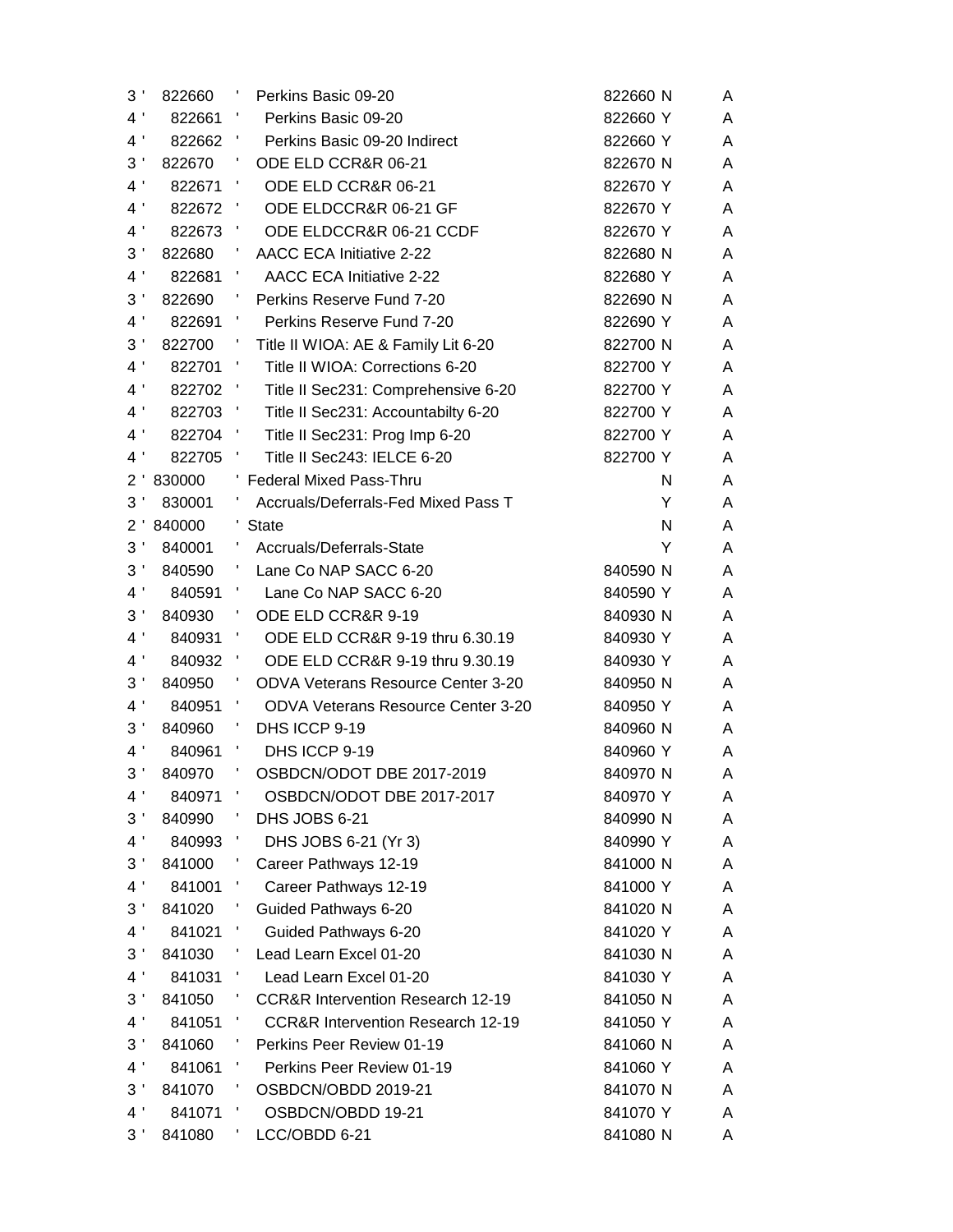| 4 <sup>1</sup><br>841081   | LCC/OBDD 6-21 - SBDC<br>$\mathcal{A}$                  | 841080 Y                | A              |
|----------------------------|--------------------------------------------------------|-------------------------|----------------|
| 4 <sup>1</sup><br>841082 ' | LCC/OBDD 6-21 - SCALE                                  | 841080Y                 | A              |
| 3 <sup>1</sup><br>841090   | Career Pathways 6-21                                   | 841090 N                | A              |
| 4 <sup>1</sup><br>841091   | $\mathcal{F}_{\mathcal{C}}$<br>Career Pathways 6-21    | 841090 Y                | Α              |
| 4 <sup>1</sup><br>841092 ' | Career Pathways 6-21 Mtch                              | 841090 Y                | A              |
| 3 <sup>1</sup><br>841100   | Title II - Prof Dev 6-20                               | 841100 N                | A              |
| 4 <sup>1</sup><br>841101   | Title II - Prof Dev 6-20<br>- 11                       | 841100 Y                | A              |
| 3 <sup>1</sup><br>841110   | Distance Learning Conferences 6-21                     | 841110 N                | A              |
| 4 <sup>1</sup><br>841111   | Distance Learning Conferences 6-21                     | 841110 Y                | A              |
| 2 <sup>1</sup><br>850000   | ' Other                                                | N                       | A              |
| 3 <sup>1</sup><br>850001   | Accruals/Deferrals-Other                               | Y                       | A              |
| 3 <sup>1</sup><br>850940   | <b>SNAP: PCC 9-21</b><br><b>A</b>                      | 850940 N                | A              |
| 4 <sup>1</sup><br>850941   | $\mathbf{r}$<br><b>SNAP: PCC 9-21</b>                  | 850940 Y                | A              |
| 3 <sup>1</sup><br>851130   | Sherman Center 12-19                                   | 851130 N                | A              |
| 4 <sup>1</sup><br>851131   | Sherman Center 12-19<br>$\sim 10^{-11}$                | 851130 Y                | A              |
| 3 <sup>1</sup><br>851150   | UW - Focused CC Network 9-19                           | 851150 N                | A              |
| 4 <sup>1</sup><br>851151   | UW - Focused CC Network 9-19<br>- 5                    | 851150 Y                | A              |
| 3 <sup>1</sup><br>851260   | Pathways to Oppor 6-19                                 | 851260 N                | A              |
| 4 <sup>1</sup><br>851261   | Pathways to Oppor 9-19<br>$\mathcal{L}$                | 851260 Y                | A              |
| 3 <sup>1</sup><br>851270   | OER: ESL Listening 6-19                                | 851270 N                | A              |
| 4 <sup>1</sup><br>851271   | OER: ESL Listening 6-19<br>$\mathcal{A}_{\mathcal{A}}$ | 851270 Y                | A              |
| 3 <sup>1</sup><br>851320   | SoTL Initiative 6-19                                   | 851320 N                | A              |
| 4 <sup>1</sup><br>851321   | SoTL Initiative 6-19                                   | 851320 Y                | Α              |
| 3 <sup>1</sup><br>851330   | OER: Knoch 6-19                                        | 851330 N                | A              |
| 4 <sup>1</sup><br>851331   | OER: Knoch 6-19                                        | 851330 Y                | A              |
| 3 <sup>1</sup><br>851340   | UWLC/ELA - QCC Preschool Promise 6-                    | 851340 N                | A              |
| 4 <sup>1</sup><br>851341   | UWLC/ELA-QCC Presch Promise 6-20<br>$\mathcal{F}$      | 851340 Y                | A              |
| 3 <sup>1</sup><br>851350   | UWLC/ELA-CFC Preschool Prom 6-20                       | 851350 N                | A              |
| 4 <sup>1</sup><br>851351   | UWLC/ELA-CFC Preschool Prom 6-20                       | 851350 Y                | A              |
| 3 <sup>1</sup><br>851360   | Inmate 6-21                                            | 851360 N                | A              |
| 4 <sup>1</sup><br>851361   | Inmate 6-21                                            | 851360 Y                | A              |
| 3 <sup>′</sup><br>851370   | Sherman Center 6-21                                    | 851370 N                | A              |
| 4 <sup>1</sup><br>851371   | Sherman Center 6-21                                    | 851370 Y                | A              |
| 3 <sup>1</sup><br>851380   | LBCC OERs 6-21                                         | 851380 N                | A              |
| 4 <sup>1</sup><br>851381   | LBCC OERs 6-21                                         | 851380 Y                | A              |
| 860000<br>$2^{\prime}$     | Foreign                                                | N                       | A              |
| 3 <sup>1</sup><br>860001   | Accruals/Deferrals-Foreign                             | Y                       | A              |
| 3'<br>860002               | <b>Other Balance Sheet Transactions</b>                | Y                       | A              |
| 3 <sup>′</sup><br>860003   | <b>Budget Grants &amp; Contracts Fund</b>              | Y                       | A              |
| 3 <sup>1</sup><br>860004   | <b>Contingency Fund</b>                                | Y                       | A              |
| 3 <sup>′</sup><br>860005   | <b>Balance Forward Off Set</b>                         | Y                       | A              |
| 870000<br>$2^{\prime}$     | ' Undetermined                                         | N                       | A              |
| 3'<br>870001               | Accruals/Deferrals-Undetermined                        | Y                       | A              |
| 880000<br>$2^{\prime}$     | <b>Reserved for Future Use</b>                         | N                       | A              |
| 3 <sup>′</sup><br>880001   | Accruals/Deferrals-Reserved                            | Y                       | A              |
| 1 '899999                  | 'Program Income Grants & Contracts                     | $\overline{\mathsf{N}}$ | $\overline{A}$ |
| 2 '890000                  | ' Program Income                                       | N                       | A              |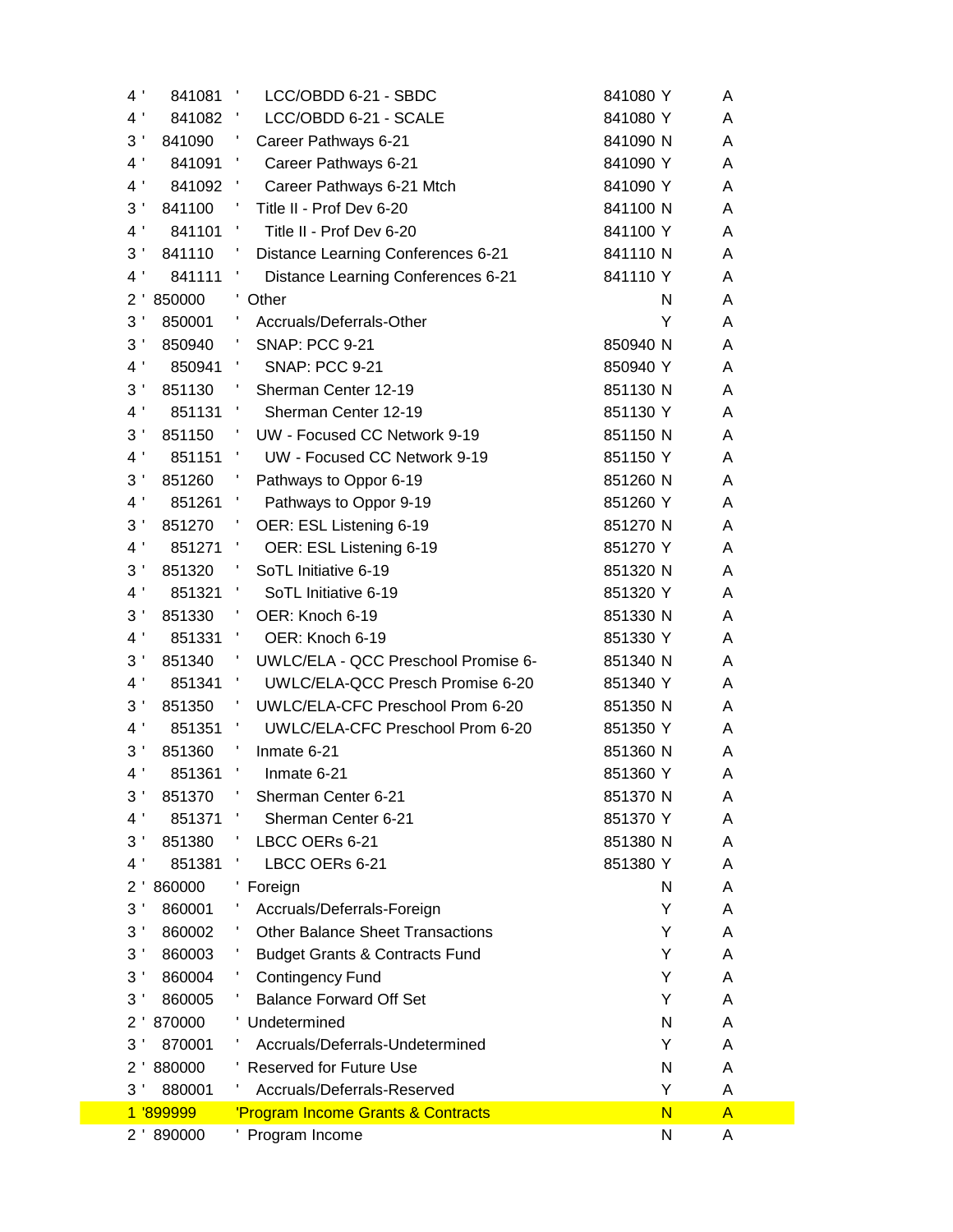| 3 <sup>1</sup><br>890001   | Accruals/Deferrals-Program Income              | Υ        | A              |
|----------------------------|------------------------------------------------|----------|----------------|
| 3 <sup>1</sup><br>890020   | BDC Prog Income roll up                        | N        | A              |
| 4 <sup>1</sup><br>890021   | BDC Prog Inc Admin data entry<br>$\mathcal{A}$ | Υ        | Α              |
| 4 <sup>1</sup><br>890022   | BDC Prog Inc Bus Mgmt data entry               | Y        | A              |
| 4 <sup>1</sup><br>890023   | BDC Prog Inc ST Class data entry               | Y        | A              |
| 3 <sup>1</sup><br>890030   | <b>OSBDCN Program Income rollup</b>            | N        | A              |
| 4 <sup>1</sup><br>890031   | <b>OSBDCN Program Income NWC data enty</b>     | Y        | A              |
| 4 <sup>1</sup><br>890032   | OSBDCN Program Income Misc data ent            | Y        | A              |
| 4 <sup>1</sup><br>890033   | <b>OSBDCN Miscellaneous Activity</b>           | Y        | Α              |
| 3 <sup>1</sup><br>890040   | KLCC In-Kind 6-XX                              | N        | A              |
| 4 <sup>1</sup><br>890041   | KLCC In Kind 6-XX                              | Y        | A              |
| 3 <sup>1</sup><br>890050   | Senior Companion 6-04 NQ Roll-up               | N        | A              |
| 4 <sup>1</sup><br>890051   | Senior Companion 6-XX NQ                       | Y        | Α              |
| 4 <sup>1</sup><br>890052   | Senior Companion 6-XX Qual                     | Y        | A              |
| 4 <sup>1</sup><br>890054 ' | Senior Companion Program NWC                   | Y        | A              |
| 3 <sup>1</sup><br>890060   | LFC Match 6-XX Roll-up                         | N        | Α              |
| 4 '<br>890061              | LFC Match $6-XX(1)$                            | Y        | A              |
| 4 <sup>1</sup><br>890062   | LFC Match 6-XX IK -CCDNet Forg IND<br>25       | Y        | Α              |
| 4 <sup>1</sup><br>890063   | LFC Match 6-XX-ICCP Forg IND<br>- 1            | Y        | A              |
| 4 <sup>1</sup><br>890064   | LFC Match 6-XX-CCF Forg IND<br>25              | Y        | A              |
| 4 <sup>1</sup><br>890065   | LFC Match 6-XX-CCP Forg Ind                    | Y        | A              |
| 3 <sup>′</sup><br>890071   | VA - Annual Reporting Fee                      | Υ        | Α              |
| 3'<br>890140               | EL/Civics Program Income 6-11                  | 890140 N | A              |
| $4^{\prime}$<br>890141     | EL/Civics Program Income 6-11                  | 890140 Y | A              |
| 1 '200000                  | <b>'Internal Service Fund</b>                  | N        | $\mathsf{A}$   |
| 2 ' 210000                 | ' Unrestricted Internal Service Fund           | N        | A              |
| 3 <sup>1</sup><br>210001   | <b>Contingency Fund</b>                        | Y        | A              |
| 3 <sup>1</sup><br>210900   | LaneStarter                                    | Υ        | Α              |
| 3 <sup>1</sup><br>211000   | <b>Warehouse Services</b>                      | Y        | A              |
| 3 <sup>1</sup><br>211100   | Electronic - CPU - LTD                         | Y        | A              |
| 3 <sup>1</sup><br>212000   | <b>Excess Property Program</b>                 | Υ        | A              |
| 3 <sup>1</sup><br>213000   | Printing/Graphics/Warehouse                    | Υ        | Α              |
| 214000<br>3 <sup>′</sup>   | <b>Coast Properties</b>                        | Y        | A              |
| 3 <sup>1</sup><br>215000   | Telecommunications                             | Υ        | Α              |
| 3 <sup>1</sup><br>217000   | Motor Pool                                     | Υ        | Α              |
| 3 <sup>1</sup><br>218000   | <b>Employee Wellness</b>                       | Υ        | A              |
| 3 <sup>1</sup><br>219000   | Living Green Revolving Fund                    | Υ        | Α              |
| 1 '600000                  | 'Enterprise Funds                              | N        | $\overline{A}$ |
| 610000<br>$2^{\prime}$     | ' Enterprise Funds                             | N        | A              |
| 3 <sup>′</sup><br>610001   | <b>Contingency Fund</b>                        | Υ        | A              |
| 3 <sup>′</sup><br>611000   | <b>Enterprise Zone</b>                         | N        | Α              |
| 4 <sup>1</sup><br>611100   | <b>Bookstore</b>                               | Y        | A              |
| 4 <sup>1</sup><br>611200   | <b>Campus Foodservices</b>                     | Y        | Α              |
| 4 <sup>1</sup><br>611300   | Laundry                                        | Y        | Α              |
| 4 <sup>1</sup><br>611400   | Center for Meeting and Learning                | Υ        | A              |
| 4 <sup>1</sup><br>611401   | CML - Equipment                                | Υ        | Α              |
| 3 <sup>1</sup><br>612000   | <b>ASLCC</b>                                   | N        | Α              |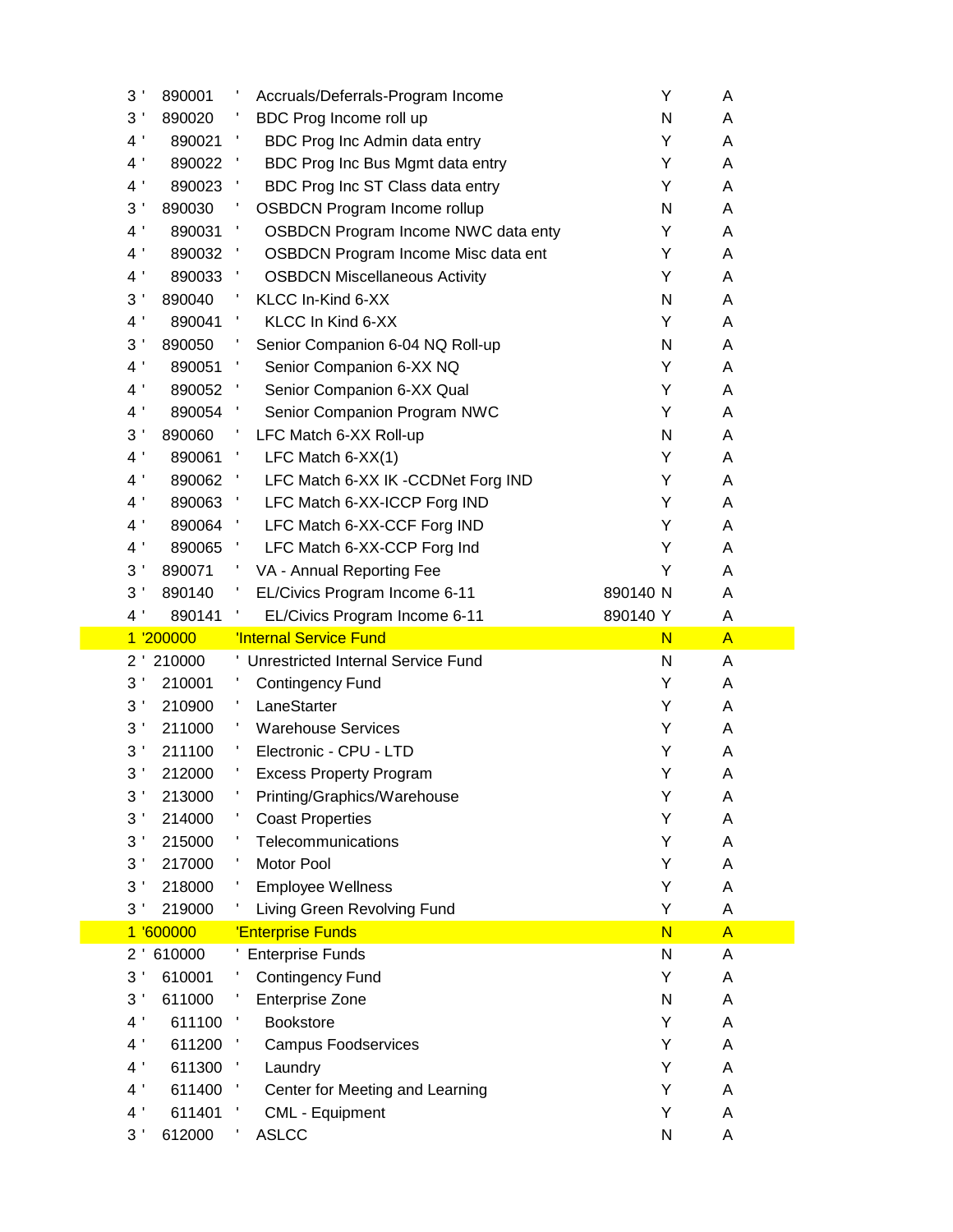| 3 <sup>1</sup> | 613000     | Theater                                        | N                       | Α            |
|----------------|------------|------------------------------------------------|-------------------------|--------------|
| 4 <sup>1</sup> | 613300     | <b>Summer Theater</b>                          | Υ                       | Α            |
| 3 <sup>1</sup> | 614000     | <b>Other Lane Enterprises</b>                  | N                       | A            |
| 4 <sup>1</sup> | 614100     | <b>Student Access Network</b>                  | Υ                       | Α            |
| 4 <sup>1</sup> | 625000     | <b>International Programs</b>                  | Υ                       | A            |
| 4 '            | 626000     | Housing Program                                | Υ                       | A            |
|                | 1 '900000  | 'Special Revenue - Admin Restricted            | $\overline{\mathsf{N}}$ | $\mathsf{A}$ |
|                | 2 ' 910000 | ' Quasi-Endowment Fund                         | N                       | Α            |
| 3 <sup>1</sup> | 910001     | <b>Contingency Fund</b>                        | Υ                       | Α            |
| 3              | 911000     | <b>KLCC Quasi Endowment</b>                    | Υ                       | A            |
| $2^{\prime}$   | 920000     | <b>Administratively Restricted Funds</b>       | N                       | A            |
| 3 <sup>1</sup> | 920100     | <b>Tuition Based Classes</b>                   | Υ                       | A            |
| 3              | 921000     | Athletics                                      | Υ                       | A            |
| 3 <sup>1</sup> | 921100     | <b>ASLCC - Student Life Administration</b>     | Υ                       | Α            |
| 3 <sup>1</sup> | 921101     | <b>ASLCC - Native American Stndt Prg</b>       | Υ                       | A            |
| 3 <sup>1</sup> | 921102     | <b>ASLCC - Student Programs</b>                | Υ                       | A            |
| 3 <sup>1</sup> | 921103     | <b>ASLCC - Legal Services</b>                  | Υ                       | A            |
| 3 <sup>1</sup> | 921104     | <b>ASLCC - Cultural Programs</b>               | Υ                       | A            |
| 3 <sup>1</sup> | 921105     | <b>ASLCC - Black Student Union</b>             | Υ                       | A            |
| 3 <sup>1</sup> | 921106     | <b>ASLCC - Asian Student Assoc</b>             | Υ                       | A            |
| 3 <sup>1</sup> | 921107     | <b>ASLCC - OSPIRG</b>                          | Y                       | A            |
| 3 <sup>1</sup> | 921108     | <b>ASLCC - Oregon Student Assoc</b>            | Υ                       | A            |
| 3 <sup>1</sup> | 921109     | <b>ASLCC - Longhouse</b>                       | Υ                       | A            |
| 3 <sup>1</sup> | 921110     | <b>ASLCC - Learning Garden</b>                 | Υ                       | A            |
| 3 <sup>1</sup> | 921111     | <b>ASLCC - Military/Vet Center</b>             | Υ                       | A            |
| 3 <sup>1</sup> | 921112     | ASLCC - MeCHA de LCC                           | Υ                       | A            |
| 3 <sup>1</sup> | 921113     | <b>ASLCC - Gender &amp; Sexuality Alliance</b> | Υ                       | A            |
| 3 <sup>1</sup> | 921115     | <b>ASLCC - Snack Shack</b>                     | Υ                       | A            |
| 3 <sup>1</sup> | 921200     | <b>Health Clinic</b>                           | Υ                       | A            |
| 3 <sup>1</sup> | 921300     | Child Care Coop                                | Y                       | A            |
| 3 <sup>1</sup> | 921410     | <b>ATC Tuition Rebate</b>                      | Υ                       | A            |
| 3 <sup>1</sup> | 921420     | <b>Bookstore Tuition Rebate</b>                | Υ                       | Α            |
| 3 <sup>1</sup> | 921430     | <b>ASA Tuition Rebate</b>                      | Υ                       | Α            |
| 3 <sup>1</sup> | 921500     | The Torch                                      | Υ                       | A            |
| 3 <sup>1</sup> | 921600     | Womens Program                                 | Y                       | A            |
| 3 <sup>1</sup> | 921700     | International Students Program                 | Y                       | A            |
| 3 <sup>1</sup> | 921800     | <b>Student Production Association</b>          | Y                       | A            |
| 3 <sup>1</sup> | 922000     | <b>Flight Technology</b>                       | Υ                       | Α            |
| 3 <sup>1</sup> | 922500     | <b>Child Development Center</b>                | Υ                       | Α            |
| 3 <sup>1</sup> | 923000     | <b>Student Restaurant</b>                      | Υ                       | Α            |
| 3 <sup>1</sup> | 923500     | <b>Specialized Employment Services</b>         | Υ                       | A            |
| 3 <sup>1</sup> | 924000     | <b>KLCC</b>                                    | Y                       | Α            |
| 3 <sup>1</sup> | 924100     | <b>Short Term Training</b>                     | Y                       | A            |
| 3 <sup>1</sup> | 924500     | <b>OSBDCN</b>                                  | Υ                       | A            |
| 3 <sup>1</sup> | 925000     | <b>Mechanical Services</b>                     | Υ                       | Α            |
| 3 <sup>1</sup> | 925001     | <b>DME Services</b>                            | Υ                       | A            |
| 3 <sup>1</sup> | 925100     | Ad Basic & Secondary Ed                        | Υ                       | A            |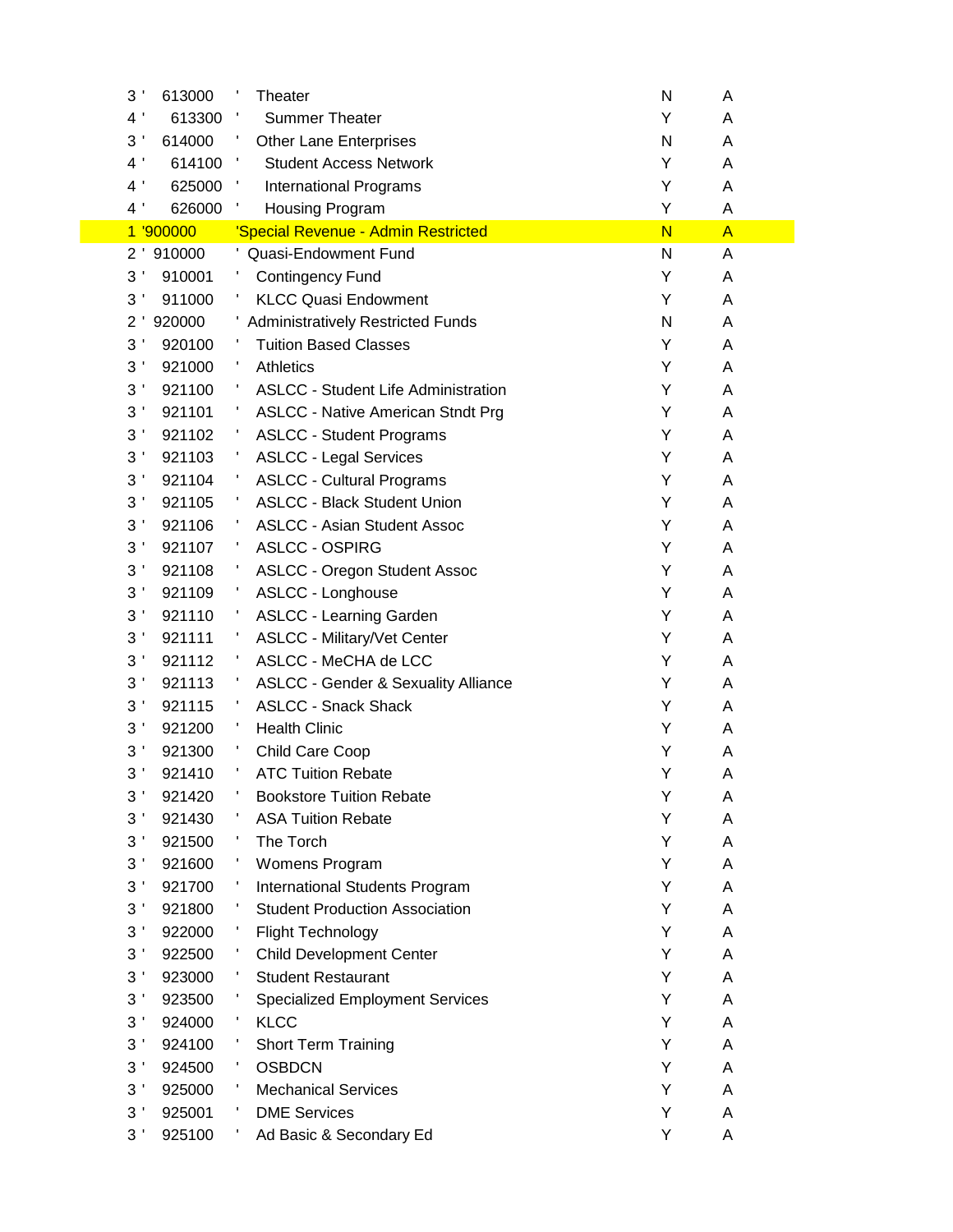| 3'<br>925510             | <b>Continuing Education</b>                   | Υ                       | A              |
|--------------------------|-----------------------------------------------|-------------------------|----------------|
| 3'<br>925511             | Continuing Ed - Self Support                  | Y                       | A              |
| 3<br>925520              | Continuing Ed - Cottage Grove                 | Y                       | Α              |
| 3 <sup>1</sup><br>925530 | Continuing Ed - Florence                      | Y                       | A              |
| 3 <sup>1</sup><br>926000 | <b>Business &amp; Industry Services</b>       | Y                       | A              |
| 3 <sup>1</sup><br>926001 | <b>Regional Technical Education Center</b>    | Y                       | A              |
| 3 <sup>1</sup><br>926200 | <b>Fast Track</b>                             | Y                       | A              |
| 3 <sup>1</sup><br>926400 | Academic Technology Income & Fees             | Y                       | A              |
| 3 <sup>1</sup><br>926500 | <b>Technology Fund</b>                        | Y                       | A              |
| 3<br>926600              | <b>Transportation Fund</b>                    | Y                       | A              |
| 3 <sup>1</sup><br>926850 | <b>Sustainability Fund</b>                    | Y                       | A              |
| 3 <sup>1</sup><br>926950 | <b>CCWD CCSF Regional Compacts</b>            | Y                       | A              |
| 3 <sup>1</sup><br>926960 | <b>WFD - SNAP Reimbursements</b>              | Y                       | A              |
| 3<br>926975              | John and Elizabeth Alltucker Fund             | Υ                       | A              |
| 3<br>929999              | Reserve for PERS Changes                      | Υ                       | A              |
| 3 <sup>1</sup><br>933000 | Contingency - Admin Restricted                | Υ                       | A              |
| 1 '700000                | 'Agency Funds                                 | $\overline{\mathsf{N}}$ | $\overline{A}$ |
| 2'<br>750000             | <b>Restricted Agency Funds</b>                | N                       | A              |
| 3 <sup>′</sup><br>751000 | Department Agency Fund                        | Y                       | A              |
| 3 <sup>1</sup><br>751001 | <b>Articulation &amp; Transfer Conference</b> | Y                       | A              |
| 3 <sup>1</sup><br>751002 | <b>Vocational Educ Transitions Academy</b>    | Y                       | A              |
| 3 <sup>1</sup><br>751003 | Community Collge Health Educ Allian           | Y                       | A              |
| 3'<br>754000             | <b>Clubs &amp; Organizations</b>              | Y                       | A              |
| 3'<br>755000             | Foundation Loan Fund                          | Y                       | A              |
| 3 <sup>1</sup><br>756001 | Women's Soccer - Fund Raiser                  | Y                       | A              |
| 3 <sup>1</sup><br>756002 | Men's Soccer - Fund Raiser                    | Y                       | A              |
| 3 <sup>′</sup><br>756003 | Men's BB - Fund Raiser                        | Y                       | A              |
| 3 <sup>1</sup><br>756004 | Women's BB - Fund Raiser                      | Υ                       | Α              |
| 3<br>756005              | Women's Track & Field - Fund Raiser           | Y                       | A              |
| 3 <sup>1</sup><br>756006 | <b>Treatment Center - Fund Raiser</b>         | Y                       | A              |
| 3 <sup>′</sup><br>756007 | Men's Cross Country - Fund Raiser             | Υ                       | A              |
| 3 <sup>1</sup><br>756008 | Women's VB - Fund Raiser                      | Υ                       | A              |
| 3 <sup>′</sup><br>756009 | Men's BSB - Fund Raiser                       | Y                       | A              |
| 3 <sup>′</sup><br>756010 | <b>OSAA Cross Country</b>                     | Y                       | Α              |
| 3 <sup>1</sup><br>756011 | <b>OSAA Volleyball</b>                        | Y                       | Α              |
| 3 <sup>′</sup><br>756012 | Women's Cross Country - Fund Raiser           | Y                       | A              |
| 756013<br>3 <sup>1</sup> | Men's Track & Field - Fund Raiser             | Y                       | Α              |
| 1 '700002                | 'Retirement Funds                             | N                       | $\mathsf{A}$   |
| 760000<br>$2^{\prime}$   | ' Retirement Funds                            | N                       | A              |
| 3<br>752000              | <b>Payroll Allocation Early Retirement</b>    | Y                       | Α              |
| 3 <sup>1</sup><br>753000 | Early Retirement Insurance                    | Υ                       | Α              |
| 1 '400000                | 'Capital Projects Fund                        | N                       | $\mathsf{A}$   |
| 410000<br>$2^{\prime}$   | Unrestricted Capital Projects                 | N                       | A              |
| 3 <sup>1</sup><br>410001 | <b>Contingency Fund</b>                       | Y                       | A              |
| 3<br>411000              | <b>Facilities Planning Fund</b>               | Y                       | A              |
| 3 <sup>1</sup><br>412000 | <b>Special Projects</b>                       | Y                       | A              |
| 3 <sup>1</sup><br>412250 | <b>Facilities Reinvestment Fund</b>           | Y                       | A              |